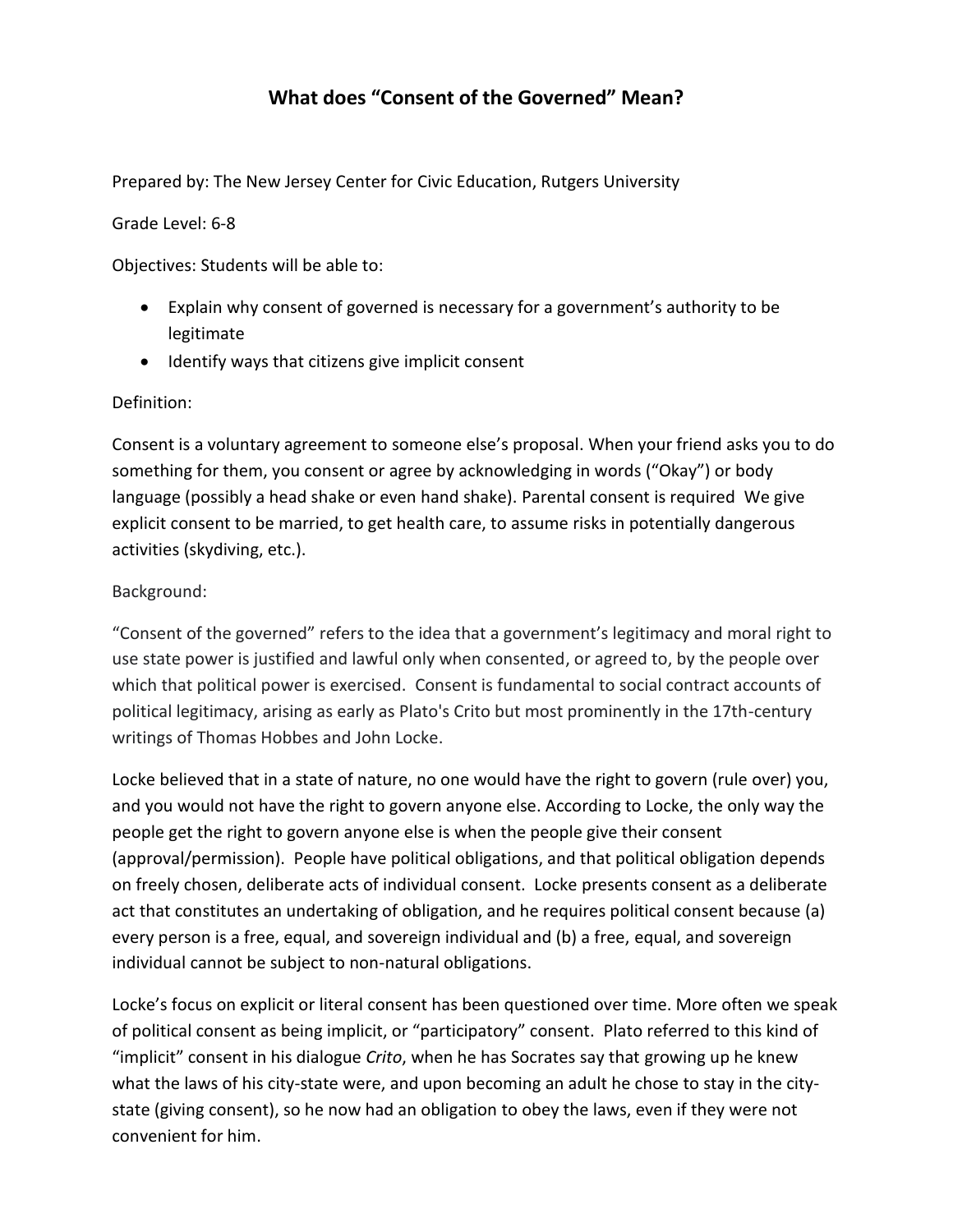### Activity: Take a position:

A naturalized citizen is required to take an oath of Allegiance to the United States, which is an explicit agreement or consent to be governed by the government of the United States. The principles embodied in the *Oath* are codified in [Section 337\(a\)](https://uscode.house.gov/view.xhtml?req=granuleid%3AUSC-prelim-title8-section1448&num=0&edition=prelim) in the Immigration and Nationality Act (INA), which provides that all applicants shall take an oath that incorporates the following:

- 1. Support the Constitution;
- 2. Renounce and abjure absolutely and entirely all allegiance and fidelity to any foreign prince, potentate, state, or sovereignty of whom or which the applicant was before a subject or citizen;
- 3. Support and defend the Constitution and laws of the United States against all enemies, foreign and domestic;
- 4. Bear true faith and allegiance to the same; and
- 5. A. Bear arms on behalf of the United States when required by the law; or B. Perform noncombatant service in the Armed Forces of the United States when required by the law; or

C. Perform work of national importance under civilian direction when required by the law.

See: [https://www.uscis.gov/citizenship/learn-about-citizenship/the-naturalization-interview](https://www.uscis.gov/citizenship/learn-about-citizenship/the-naturalization-interview-and-test/naturalization-oath-of-allegiance-to-the-united-states-of-america)[and-test/naturalization-oath-of-allegiance-to-the-united-states-of-america](https://www.uscis.gov/citizenship/learn-about-citizenship/the-naturalization-interview-and-test/naturalization-oath-of-allegiance-to-the-united-states-of-america)

#### Activity: Class Discussion

• Is the Pledge of Allegiance (to the Flag), an explicit agreement or consent to be governed by the government of the United States?



- o The Pledge of Allegiance is basically an oath of loyalty to the government. It has never been seen as actual consent.
- o The Supreme Court in West Virginia Board of Education v. Barnette (1943) made clear that reciting the Pledge of Allegiance was a voluntary, not mandatory,